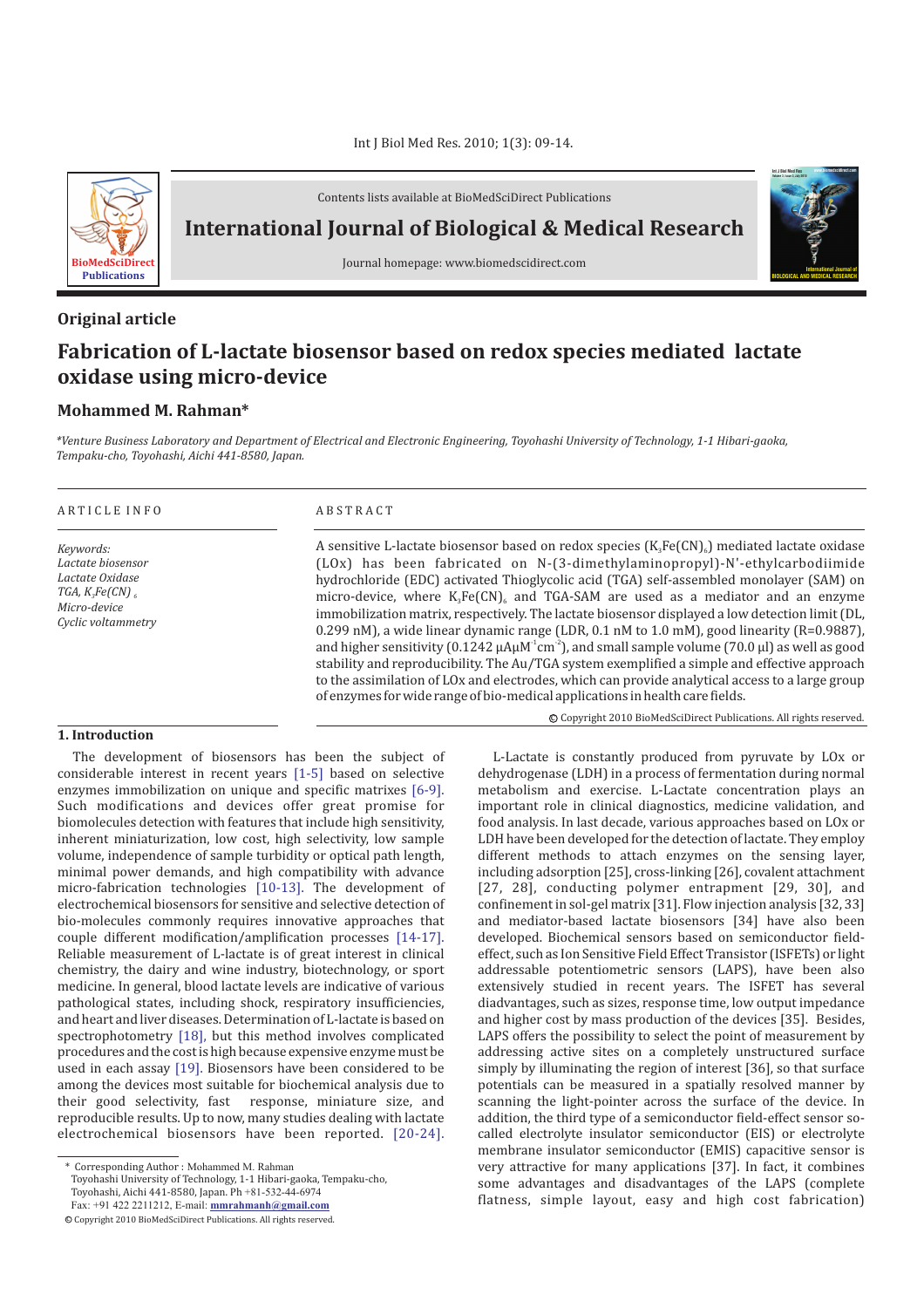and the ISFET (absence of a light source in contrast to LAPS, possibility of miniaturization). Ion- or analyte-sensitive capacitive EMIS sensors are often constructed from a pH sensitive EIS structure by coupling the gate with different chemical or biological recognition elements. The coupling is made using an additional organic layer of the linking molecules or by depositing an additional membrane containing chemical or biological recognition elements (e.g. ionophores or enzymes). Nevertheless, the influence of this membrane on impedance is not always negligible resulting in unusual capacitancevoltage curves and consequently in inaccurate measurements [38]. Recent reports [39] showed that the use of the nanostructured electrode surfaces can improve the performance of electrochemical determinations thanks to an improved signal to noise current ratios with respect to macroelectrodes. Nanostructuring the electrode surface is particularly interesting for biosensor development [40], for the measurement of analytes with (high) charge transfer rate constants and for solving adsorption related problems. With respect to the latter issue, it was shown that operating in much diluted solutions of the analytes it was possible to obtain diffusioncontrolled responses even for molecules which can adsorb on electrode surfaces  $[41]$  or cytochrome c  $[42]$ . The biosensor performance has been significantly enhanced by introduction of nanomaterials in the sensing layer such as CNTs [43], Nanowires [44] and nanoparticles [45]. However, to construct a nanostructured composite with different components for high stability and good performance is a very challenging state-of-art, which needs to engineer the nanostructure for required chemical and physical properties, functionalization, and efficient surface immobilization.

Here, a lactate biosensor is fabricated based on LOx on TGA SAMs by peptide conjugations. The characteristics of the biosensor to the detection of L-lactate are presented using redox species mediated LOx. We report a simple and sensitive electrochemical sensor for L-lactate detection based on redox species mediated LOx attached on sensing area of micro-devices through covalent bond conjugation to the TGA monolayer. At first, the sensor chips are constructed on Si wafer. Then the electrodes and passivation layers are deposited and patterned using conventional photolithographic techniques. After packaging the sensor chip, TGA SAM is fabricated on micro-device by chemical adsorption techniques, carboxyl group of which is activated by EDC, followed by immobilization of LOx. Lactate concentration was measured from the oxidation current of redox mediator  $(\mathrm{K}_{\scriptscriptstyle{3}}\mathrm{Fe(CN)}_{\scriptscriptstyle{6}})$  upon addition lactate solution in every CV-cycles. Analytical performances of the sensor in terms of the dynamic linear range, sensitivity, and reproducibility are investigated.

#### **2. Materials and Methods**

#### *2.1. Chemical reagents*

Lactate oxidase (from Pediococcus sp.,  $\geqq$  20 units/mg) was purchased from Sigma. Thioglycolic acid and N-(3- Dimethylaminopropyl)-N'-ethylcarbodiimide hydrochloride (EDC) were purchased from Sigma-Aldrich. All other chemicals were analytical grade and used without further purification. Phosphate buffers (PBS) of 0.2M NaH $_2$ PO $_4$  and 0.2M Na $_2$ HPO $_4$  (0.1M  $\,$ PBS, pH 7.4) were used. All aqueous solutions were prepared with distilled water, which was obtained from a water purifying apparatus (12.0 MΩcm) (AQUA MEDIA).

### *2.2. Apparatus*

The electrochemical experiments were performed using a votammetric analyzer (CV-50W, BAS) connected with newly constructed micro-device. The set-up system of CV-devices is presented in the Figure 1A. The expanded-view of micro-device is shown in Figure 1B. All electrochemical measurements were carried out on electrochemical micro-device (5mm x 5mm). The sensing area of smart micro-device is 0.0805cm<sup>2</sup>. All chemical investigations were carried out with enzyme-modified device composed as working, Pt layer as counter, and an Ag/AgCl (saturated KCl) as a reference electrode. Cyclic voltammograms (CVs) were recorded at LOx/TGA/Au electrode from -0.1 to +0.5 V versus Ag/AgCl in a 0.1M PBS (pH 6.4) at 0.1V/s scan rate.

Figure 1. Schematic photograph of the CV50W and micor-device set-up system for the detection of L-lactate.



#### *2.3. Construction of Micro-devices*

Electrochemical chips were fabricated by conventional photolithographic technique. Electrodes and passivation layers are fabricated on Si wafer followed by dicing and packaging.

#### *2.4.Wafer Preparation*

N-doped Si wafers are prepared. The size, resistivity, and orientation are 4.0 inch, 3 to 6 Ohm/cm, and (100), respectively. Wafers are cleaned as follows: DHW (HF:H2 $_{\tiny \text{o}}$  = 1:50, 20sec), Aqua Regia (HCl : HNO<sub>3</sub> = 3:1, 10min.), APM (NH<sub>4</sub>OH:H<sub>2</sub>O<sub>2</sub>:H<sub>2</sub>O = 1:1:6), HPM (HCl: $H_2O_2$ : $H_2O = 1:1:6$ , 10min.), DHF (20sec.). Wafers are overflowed by extra-pure water for more than 5.0 min after each step. In this step, all contaminations on the surface and native  $\mathrm{SiO}_{\scriptscriptstyle{2}}$ layer are removed.

#### *2.5. Oxidation*

At first, the wet oxidation (H $_{\rm 2}$  250 l/hr, and O $_{\rm 2}$  250 l/hr, for 4 hours) is processed, and then secondly dry oxidation (O $_{\tiny 2}$  250 l/hr 10 min.) is executed. Wafers are annealed in the condition of  $N_z$ 250l/hr, 10min. All processes are under at 1000°C. The thickness of  $SiO<sub>2</sub>$  layer is about 7,500  $A<sup>o</sup>$ . (Oxidization furnace was made by Koyo Lindberg).

# *2.6. Fabrication of aluminum layer*

Aluminum is sputtered by using ANELVA C-7250 with Al-1% Si target. RF Power and Ar gas pressure are set to 1.0 kW and 0.5 Pa (50 sccm), respectively. Then the Photolithograph processes are processed as follows: baking at 160 °C 5 min. OAP coating (500 rpm for 5 s, 5000 rpm for 20 s.) by spinner (1H-360S MIKASA), baking 110 °C for 60 s. Resist (OFPR8600/52cP) coating (500 rpm for 5 s., 5,000 rpm for 20 s.), baking 110 °C for 90 s., exposure [NSR-TFT1, Nikon, g-ray (436nm), 225 msec.], development by NMD-3 (Kanto Chemicals. Co.), 65 s. rinsed by distilled Ion Water (DIW) for 1.0 min. and baking at 140 °C for 5 min. Al is etched by etching solution  $(H_3PO_4$ : CH<sub>3</sub>COOH: HNO<sub>3</sub> = 250:20:3) for 4 to 6 min at 50.0 °C. Resist is removed by plasma etching instrument (PX-250M, SAMCO). Then wafers are cleaned by the following process: Acetone for 5 min, Methanol for 1 min and then plasma cleaned for 5 min.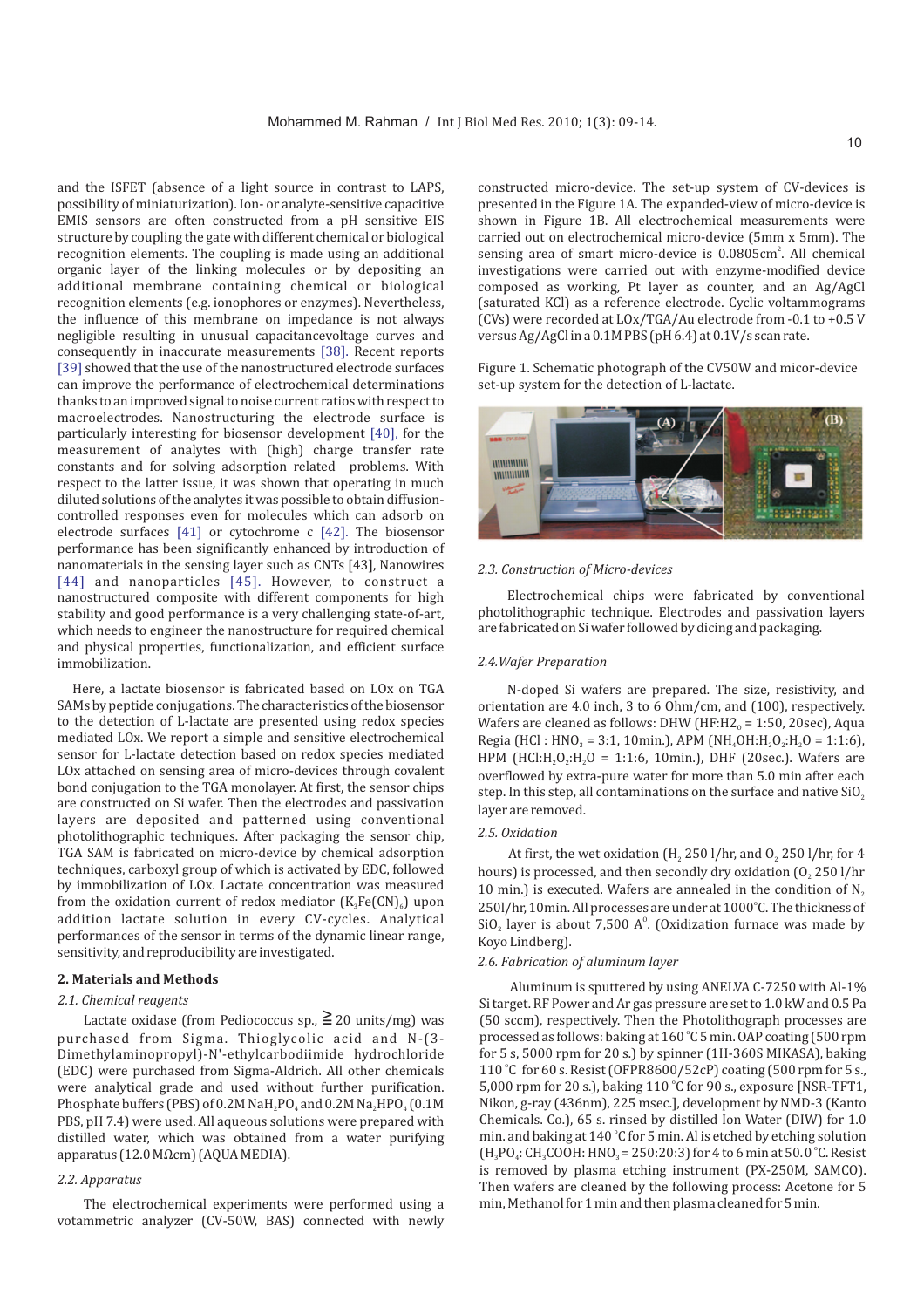# *2.7. Fabrication of SiN layer*

SiN layer is deposited by Chemical Vapor Deposition (CVD) technique with following conditions.  $10\%$  SiH $_4$ /H $_2$  117 sccm, NH $_3$  6 sccm, N2 183 sccm, RF 100 W, Pressure 100 Pa, at 300 °C 27 min. by CVD instrument (PD220M SAMCO). Then photolithographic process, which is already explained in the previous section. Areas for pad electrodes are etched by Reactive Ion Etching (L-451D-L ANELVA). Finally residual resist layer is removed by plasma ashing (PX-250M SAMCO).

Photolithographic process is executed. Two kinds of resists are used (LOR30B and OFPR8600/52cP) for lift-off patterning. TiN is sputtered by C-7250 (ANELVA) with the following conditions: Ar gas pressure 0.5 Pa, RF 0.5 kW, stage rotation ON. Continuously, Ti is sputtered with the condition of Ar gas pressure 0.2 Pa, RF 0.2 kW, stage rotation ON. TiN and Ti layers are used as adhesive. Then Pt is sputtered by SP150-HTS (HiTeck Co.) with the condition of 0.5 Pa 4x15 min. (60 min. in total) RF power 50 W. PT is patterned by liftoff technique, in which wafers are immersed into the remover PG (U.S.), and then washed with IPA.

#### *2.9. Fabrication of Au layer*

Photolithographic process is executed. Ti is sputtered by ANELVA C-7250 as a binding layer, and then Au is evaporated by deposition apparatus (L-420-FHL, ANELVA). Finally, Au layer is patterned by lift-off process.

### *2.10. Formation of Palylene layer*

Palylene passivation layer is formed for the protection of the chip from water. Photolithographic process is executed for pad protection, which is explained prevously. Then palylene dimer is evaporated by deposition apparatus (PDS 2010, SCS). Photolithography process is executed again for patterning. Palylene layer is patterned by etching (PX-250M, SAMCO). Finally, unnecessary resists are removed by acetone, and wafer is cleaned by IPA.

# *2.11. Dicing of the device*

Resist (OFPR8600/52cP) is coated on a whole surface of the wafer for protection during dicing process. Si wafer is diced into pieces of 5.0 mm square by dicing apparatus (A-WD-10A, Tokyo Seimitsu Co. Japan) and stored into the desiccators.

# *2.12. Die and wiring of device*

Resist on device surface is removed by acetone and cleaned with IPA. The backside of the chip is roughed by a sheet of sandpaper for better adhesion and electrical stability. The chip is die-bonded to the 80-pin 17-mm-square package (QC-080324-WZ Kyocera co.) by silver paste and package is dried in a drying oven (009G KDF) for 90 min at 100°C. Pads on device are connected to the package through gold wire with Bonding machine (7700D West Bond). Finally, Si-based adhesive (TSE387W, MPMJ Co.) is put on the periphery of the device to protect pads and gold wire from sample solution. Adhesive is dried at room temperature for 24 hours.

# *2.13. Preparation of micro-device*

The semiconductor micro-devices were made on Si wafer. Al was sputtered to fabricate as wiring and bonding pads. Pt/Ti/TiN was sputtered on thermal oxide of silicon and patterned by photolithography to fabricate counter electrode (CE). Ti/TiN layers were used for better adhesion. Au/Ti were sputtered and lithographed, which made circular working electrode (WE) with a diameter of 1.6mm in the center of the chip. After electrodes

fabrication, palylene layer was fabricated by evaporation method as a passivation layer. The wafer was diced to 5.0 mm square devices. This device was bonded to a package by silver paste. Aluminum pads were connected to the package by gold wire. Finally, adhesive (Araldite, epoxide-based adhesive, Hantsman, Japan) was put on the periphery of the device, which prevents target solution from contacting pads (Figure 2A). The expanded view of device-center (sensing area) is shown in the (Figure 2B). A cross section of the sensor device is shown in *2.8. Fabrication of Pt layer* (Figure 2C). The function of each layer is listed in Table 1.

Table 1. Function and thickness of every layer on the micro-device

| <b>Material</b>  | <b>Function</b>          | Thickness (µm) |
|------------------|--------------------------|----------------|
| Si               | Wafer material           | 500.0          |
| SiO <sub>2</sub> | Insulation               | 0.40           |
| Al               | Electric wiring          | 1.0            |
| <b>SiN</b>       | Protection/separation    | 1.0            |
| Ti/TiN           | <b>Binding</b>           | 0.15           |
| Ti               | <b>Binding</b>           | 0.10           |
| Pt               | Counter Electrode        | 0.25           |
| Au               | <b>Working Electrode</b> | 0.30           |
| Palylene         | Passivation/protection   | 1.0            |

#### **3. Results and Discussions**

Figure 3 outlines the biosensing protocol using the LOx/TGA/Aumodified micro-device. It is used for covalent bond formation to immobilize the LOx enzyme on the TGA SAM via peptide conjugation in presence of activating agent (EDC). First, the self-assembled monolayer of TGA is formed by dropping the TGA solution onto the sensing area of device for 8 hours. Then LOx enzyme is immobilized on the TGA SAM by the amide bond formation between the terminal-unbound carboxylic acids groups on the TGA film and the amine groups of the enzyme.

For the stable attachment of LOx onto TGA SAM, the biochip was kept for 24 hours into the refrigerator at 4.0°C. The enzymatic reactions involved in the biosensing system for the detection of lactate are as follows (see Figure 2):

Figure 2. Schematic diagram of Smart micro-device. (A) Camera view of biodevice, (B) Magnified view with scale of core area, and (C) Cross-section view.

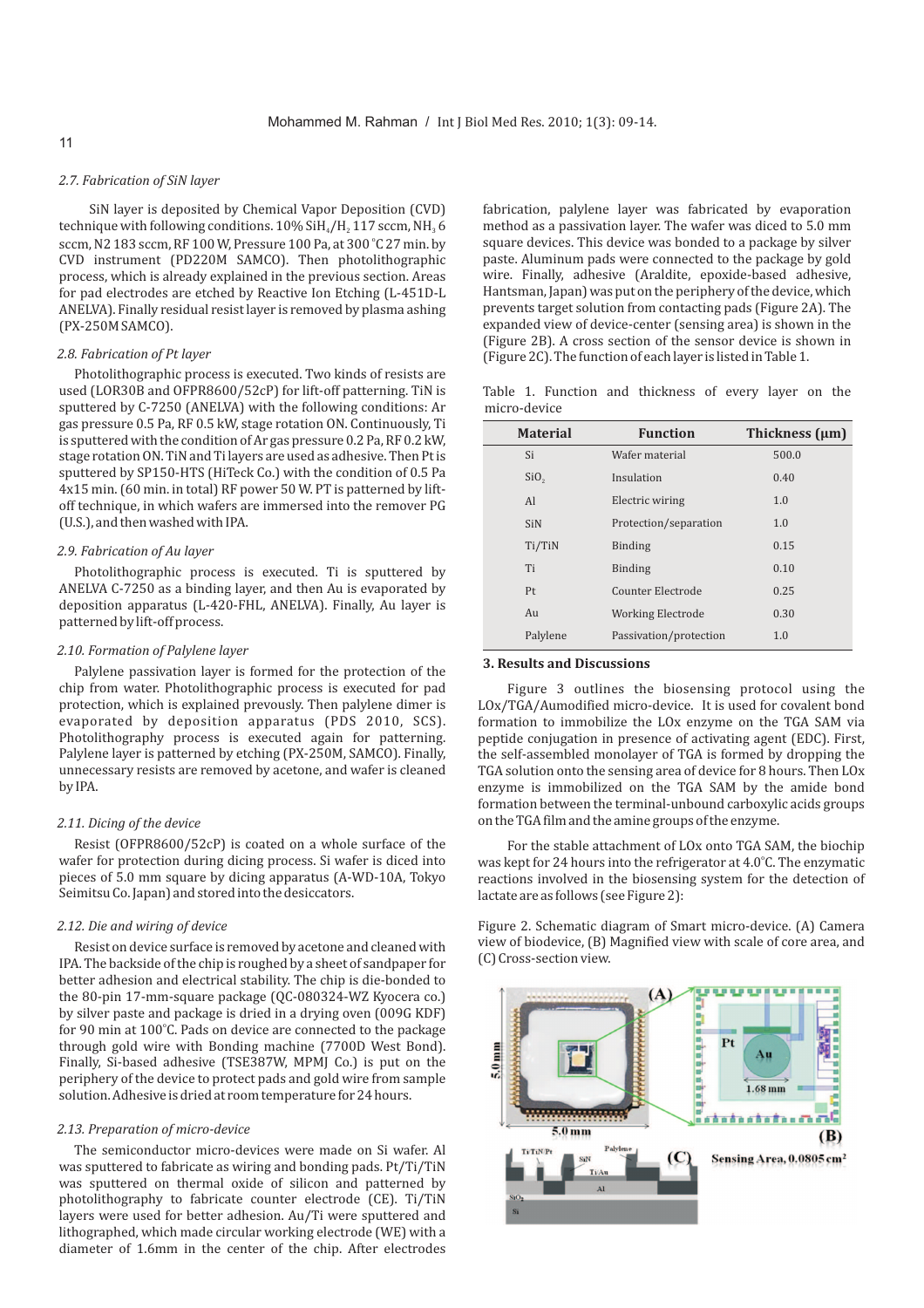Lactate + O<sub>2</sub> 
$$
\xrightarrow{LOx}
$$
 Pyruvate + H<sub>2</sub>O<sub>2</sub> (1)  
H<sub>2</sub>O<sub>2</sub>  $\xrightarrow{1/2}$  O<sub>2</sub>+1/<sub>2</sub>H<sub>2</sub>O<sub>2</sub>+2e (2)

Reaction (1) is lactate depended. On the micro-device, lactate is oxidized to form pyruvate and  $\rm H_2O_2.$  Then  $\rm H_2O_2$  is auto-dissociation to produce the current (Reaction 2). This oxidation current is directly proportional to the lactate concentration in the solution.

#### **3.1. Preparation of TGA SAM**

Successful fabrication of sensitive lactate sensor using LOx on the sensing area of micro-device has been demonstrated based on TGA-SAMs. Conventional electrochemical method, CV is the most versatile electroanalytical technique for the study of electroactive species, and is widely used in industrial applications and academic or biochemical or biomedical research laboratories. Successful fabrication of sensitive lactate sensor using LOx on the sensing area of micro-device has been demonstrated based on TGA-SAMs. Conventional electrochemical method, CV is the most versatile electroanalytical technique for the study of electroactive species, and is widely used in industrial applications and academic or biochemical or biomedical research laboratories. CV is also an important technique to evaluate the blocking property of the monolayer-coated electrodes using diffusion controlled redox couples. Here, the device surface was cleaned by  $\rm H_2SO_4$ : $\rm H_2O_2$  (3:1) solution and washed with pure water, then dried by  $\text{N}_\text{2}$ . TGA was dissolved in ethanol to make 10.0 mM solution. TGA solution was dropped on a sensimg area of chip, and then kept wet for 8 hours at room temperature. Figure 3 shows the CV of un-modified and TGA SAM-modified device electrodes in 5.0 mM  $\rm K_3Fe(CN)_6$  with 0.1 M PBS as the supporting electrolyte at a potential scan rate at 0.1 V/s. It can be seen from the Figure 3, that the bare device electrode (black line) shows a reversible voltammogram for the redox couple indicating that the electron transfer reaction is completely diffusion controlled. In contrast, the absence of any peak formation in the CVs of the TGA monolayer-modified electrodes shows that the redox reaction is inhibited or totally blocked. The CVs for TGA indicate a good blocking behavior for the electron transfer reaction, which means that a highly ordered, compact monolayer is formed on the Au surface of the biochips [Figure 4].

Figure 3. Fabrication scheme of Lactate sensor on smart biodevices



Figure 4. Cyclic voltammogram in 5.0 mM potassium ferrocyanide with 0.1 M PBS as supporting electrolyte at a potential scan rate at 0.1 V/s for bare (black line) and TGA SAM (blue line) on Au surface of micro-device.



Figure 5. Effect of the sensing solution pH on the oxidation peak for 0.1mM lactate obtained with LOx/TGA/Au on the micro-devices.



#### *3.2. LOx Immobilization*

Lactate oxidase was immobilized onto the TGA SAM surface by peptide conjugation. First 10.0 mM EDC in 0.1 M PBS was put on the device and device was kept still at  $4.0\text{ }^{\circ}$ C in the refrigerator to activate carboxylic group of TGA for 24 hours. Then EDC-treated electrode was washed gently with 0.1 M PBS to remove excess EDC. Then 50.0 UN/ml LOx solution was put on the sensing are of microdevice and incubated in the refrigerator at 4.0 °C for 24 hours. LOx was successfully immobilized onto TGA SAM via covalent bond.

### *3.3. Optimization of pH*

The experimental conditions affecting the performances (detection limit, sensitivity, response time etc) of the sensor were optimized in term of pH and shown in Figure 5. The pH of the buffer shows a strong effect on the activity of the biosensing layer on the device. The effect of the pH of the buffer on the current responses was studied over the pH range of 6.0 to 7.5. Figure 5 shows the CV peak currents obtained at different pH values for 0.1 mM lactate in 0.1 M PBS system. The peak height increased from pH 6.3 to 6.4 and then decreased above pH 6.4. The oxidation peak current decrease above pH 6.4 might have been due to the poor enzyme activity at higher pH. Therefore, the pH of the PBS system was preset at 4.4 throughout the experiments.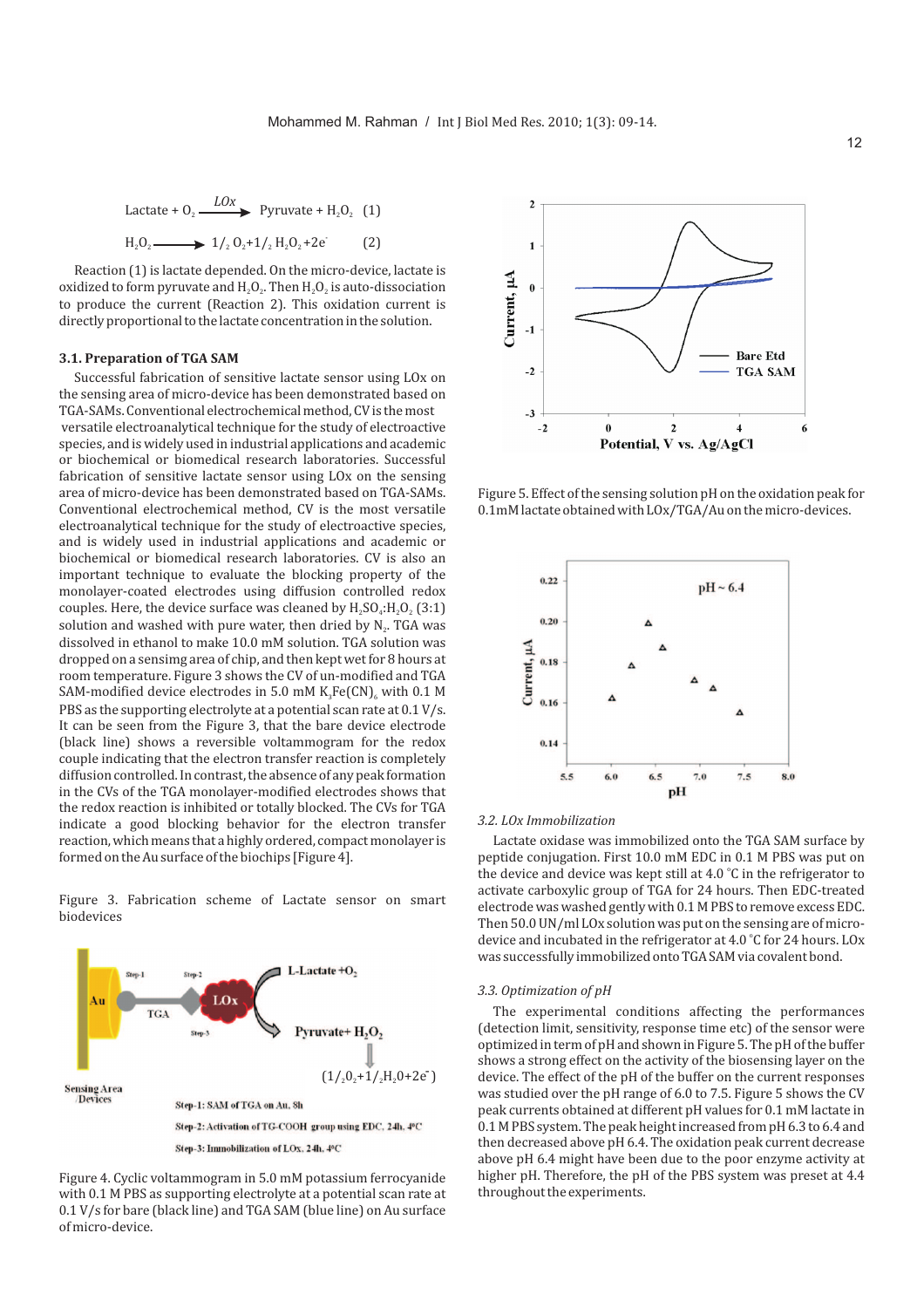# *3.4. Calibration plot and lactate response*

Cyclic voltammetric study was achieved to confirm the detection of lactate concentration. 70.0 uL of each sample solution with mediator was dropped on the sensing area of micro-device and measured the sensing oxidation current in manifestation of mediator. Figure 6A shows a typical cyclic voltammogram (current-voltage) plot for the addition of varying amounts of lactate in a 0.1M PBS (pH 6.4). The currents increased gradually with the increasing the concentration of lactate (0.1 nM to 10.0 mM) to a stable and saturated value. The LOx/TGA/Au modified bio-device electrode achieved steady state currents versus lactate concentration with in 10 sec. The increase of oxidation current was observed. This was because LOx oxidized lactate, and the oxidation current change lead to the negative current increased.

Figure 6B shows the calibration plots for the lactate obtained from the current-voltage responses with fabricated biochips. Under the optimized conditions, the steady-state currents showed a linear relationship with the lactate concentration in the range from 0.1 nM to 1.0 mM, which is shown in the inset Figure 6B. The linear dependence of the lactate concentration yielded with a correlation coefficient of 0.9887, which is shown in Figure 6B (inset). The detection limit for lactate detection was executed to be approximately 0.299 nM, based on signal to noise close to 3(S/N=3). This detection limit is much lower than the detection limits obtained in the previously reported lactate biosensors, which is shown in the Table 2 [46-50]. The sensitivity is calculated from the slope of 0.299 nM, based on signal to noise ratio close to 3  $(S/N=3)$ . the calibration plot is 0.1242  $\mu A \mu M^{-1}$  cm<sup>-2</sup>.

Figure 6(A) Variation of lactate concentration in presence of mediator, (B) Calibration plot and LDR (inset).



Table 2. Comparison of the performance of some lactate biosensors constructed based on different modification on electrode surfaces.

| <b>Sensors</b>         | DL<br>(nM)          | <b>Dynamic</b><br>Range (M)          | Sensitivity<br>$A\mu M$ - $\rm \cdot cm$ - $\rm ^2$ ) | <b>Type</b> | References            |
|------------------------|---------------------|--------------------------------------|-------------------------------------------------------|-------------|-----------------------|
| Chip-Au/TGA/LOx        | 0.299               | $1.0 \text{ nM} \sim 1.0 \text{ mM}$ | 0.1224                                                | Chip        | Present report        |
| PAA/LDH                | $5.0 \times 10^{2}$ | $0.5 \mu M \sim 6.0 \text{m}$ M      | $0.682 \times 10^{-3}$                                | Chip        | Patel et al. [46]     |
| pTTCA/MWNT/            | $1.0 \times 10^{3}$ | $5.0 \sim 90.0 \mu M$                | $1.06 \times 10^{-2}$                                 | Cell        | Rahman et al. [47]    |
| LDH/NAD <sup>+</sup>   |                     |                                      |                                                       |             |                       |
| Nafion/LO <sub>x</sub> | $1.0 \times 10^{2}$ | $0.2 \sim 10.0$ uM                   | $\overline{\phantom{a}}$                              | Chip        | Lupu et al. [48]      |
| SPE/LDH                |                     | $1.0 \times 103$ 5.0 $\sim$ 500.0uM  | $0.34 \times 10^{-2}$                                 | Chip        | Avramescu et al. [49] |
| SPE/LO <sub>x</sub>    | $2.9 \times 10^{5}$ | $1.0 \sim 6$ mM                      | $0.363 \times 10^{-6}$                                | Chip        | Rawson et al. [50]    |
|                        |                     |                                      |                                                       |             |                       |

A series of five successive measurements of 0.1mM lactate in 0.1M PBS yielded a good reproducibility signal at LOx/TGA/Au sensor. The sensor-to-sensor and run-to-run reproducibility for 0.1mM L-lactate detection were obtained. To examine the longterm storage stabilities, the response for the LOx/TGA/Au sensor was examined with the respect to the storage time. After each experiment, the sensor was washed with the buffer solution and stored in 0.1M PBS at 4.0 °C until use. The long-term storage stability of the sensor device was tested every three days. The sensitivity retained almost of initial sensitivity up to three weeks. After that, the response was gradually decreased, possibly due to the loss of the enzyme activity. The above results clearly displayed that the micro-device lactate sensor can be used for a three weeks without any significant loss in sensitivity.

The selectivity (interference effect) of the LOx/TGA/Au smart sensor was evaluated by cyclic voltametrically in the presence of other electroactive compounds such as glucose, uric acid, glutamate, and acetylcholine etc. No current response was observed when 0.1mM glucose, uric acids, glutamate, and acetylcholine were introduced into the 0.1M PBS buffer. But when 0.1mM lactate solution was added to the electrolyte solution, a clear oxidation response was executed with mediator current, indicating the selective detection of lactate with the LOx/TGA/Au sensing layer. Importantly, at this concentration level, glucose, uric acid, glutamate, and acetylcholine have no interference for 0.1mM lactate detection. Thus, the selectivity of the LOx/TGA/Au smart sensor is acceptable for lactate detection in the presence of the common interfering compounds in normal physiological levels.

# **4. Conclusions**

Successful fabrication of sensitive redox L-lactate biosensor based redox species mediated and immobilization of LOx on the 5.0 mm square sensor mirco-device has been demonstrated. Sensor devices were constructed using photolithographic technique, which was possible to low-detect target solution of tiny volume. The fabricated biosensor exhibited a low-detection limit with satisfactory stability, a large linear dynamic range, and higher sensitivity, and repeatability. The simple fabrication method of the biosensor has many advantages such as ease of fabrication, enhanced electrocatalysis, and efficiently preserving the activity of biomolecules. It would have potential applications in lactate determination in health care biomedical fields.

### **5. References**

- [1] Lee SR, Sawada K, Takao H, Ishida M. An enhanced glucose biosensor using charge transfer techniques. Biosens Bioelectron. 2008; 24: 650-656.
- [2] Rahman MM, Umar A, Sawada K. Ultra-sensitive cholesterol biosensor based on low-temperature grown ZnO nanoparticles. Electrochem Commun. 2009; 11: 118-121.
- [3] Umar A, Rahman MM, Hahn YB. Enzymatic glucose biosensor based on flower-shaped copper oxide nanostructures composed of thin nanosheets. Electrochem Commun. 2009; 11: 278-281.
- [4] Sawada K, Shimada T, Ohshina T, Takao H, Ishida M. Highly sensitive ion sensors using charge transfer technique. Sens Actuator B. 2004; 98: 69-72.
- [5] Umar A, Rahman MM, Hahn YB, Ultra-sensitive hydrazine chemical sensor based on high-aspect-ratio ZnO nanowires. Talanta. 2009; 77: 1376-1380.
- [6] Lee SR, Lee YT, Sawada K, Takao H, Ishida M. Highly sensitive ion sensors using charge transfer technique. Biosens Bioelectron. 2008; 24: 410-410.
- [7] Rahman MM, Umar A, Sawada K. Development of self-assembled monolayers of single-walled carbon nanotubes assisted cysteamine on gold electrodes. Adv Sci Lett. 2009; 2: 28-34.
- [8] Umar A, Rahman MM, Hahn YB. Zinc oxide nanonail based chemical sensor for hydrazine detection. Chem Commun. 2008; 14:166-168.
- [9] Lee SR, Rahman MM, Sawada K, Ishida M. Fabrication of a highly sensitive penicillin sensor based on charge transfer techniques. Biosens Bioelectron. 2009; 24: 1877-1882.